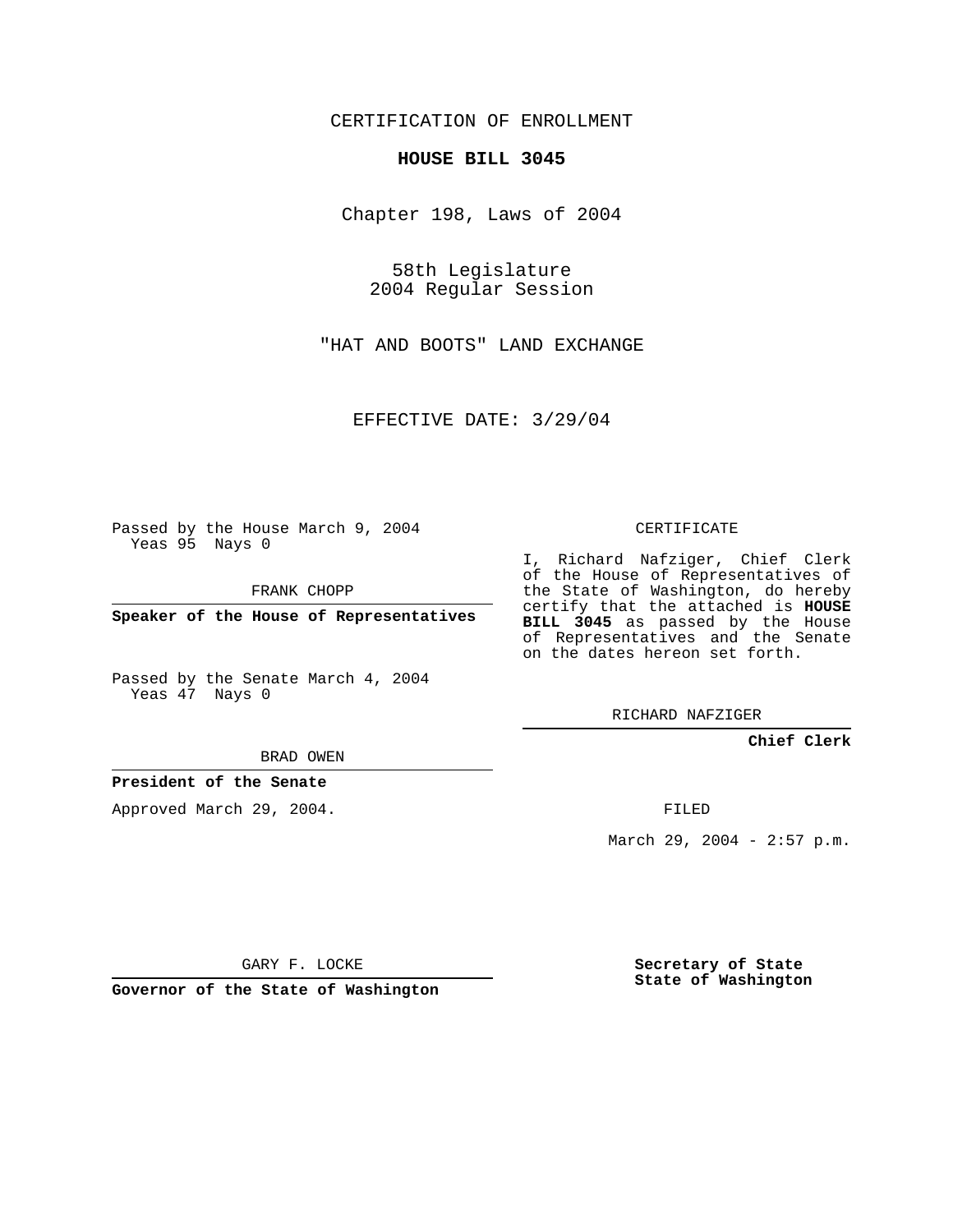# **HOUSE BILL 3045** \_\_\_\_\_\_\_\_\_\_\_\_\_\_\_\_\_\_\_\_\_\_\_\_\_\_\_\_\_\_\_\_\_\_\_\_\_\_\_\_\_\_\_\_\_

\_\_\_\_\_\_\_\_\_\_\_\_\_\_\_\_\_\_\_\_\_\_\_\_\_\_\_\_\_\_\_\_\_\_\_\_\_\_\_\_\_\_\_\_\_

## AS AMENDED BY THE SENATE

Passed Legislature - 2004 Regular Session

## **State of Washington 58th Legislature 2004 Regular Session**

**By** Representatives Veloria, Skinner, Dunshee, Kenney, Campbell, Haigh, McDermott, Hankins, Miloscia, Kirby, Lovick, Sullivan, Simpson, G., Rockefeller, Cooper, Santos, Cairnes, Benson, Eickmeyer, Murray, Jarrett, Mastin, Grant, Anderson, Cody, Upthegrove, Chase, Morrell and Tom

Read first time 01/27/2004. Referred to Committee on Capital Budget.

 1 AN ACT Relating to public lands; creating a new section; and 2 declaring an emergency.

3 BE IT ENACTED BY THE LEGISLATURE OF THE STATE OF WASHINGTON:

 NEW SECTION. **Sec. 1.** By December 31, 2004, the board of natural resources shall exchange common school trust land, commonly known as the "Hat and Boots" parcel, adjoining the Duwamish training center branch of South Seattle Community College for land of equal value granted to the state for the support of charitable, educational, penal, and reformatory institutions. The state board for community and technical colleges shall pay one dollar per year to lease the exchanged property at the site commonly known as the "Hat and Boots" parcel once the exchange is completed by the board. Access to the training facilities established at the Duwamish training center branch of South Seattle Community College shall be afforded to apprenticeship programs without regard to union affiliation.

16 NEW SECTION. **Sec. 2.** This act is necessary for the immediate 17 preservation of the public peace, health, or safety, or support of the